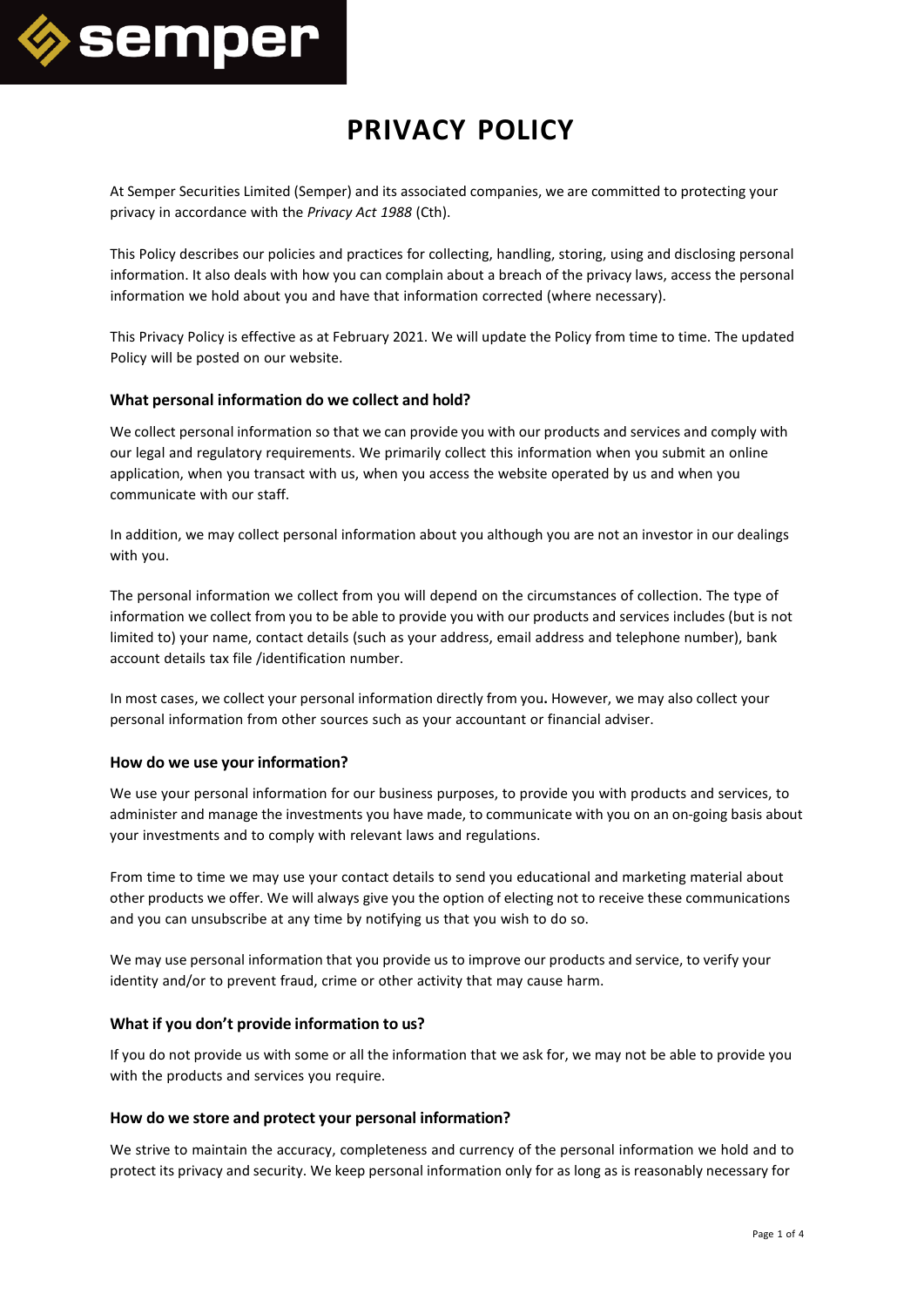the purpose for which it was collected or to comply with any applicable legal reporting or document retention requirements.

We hold the personal information we collect from you in secure data storage facilities. We only use service providers located in Australia.

We utilise a range of technical security measures to ensure that your information is safe, including password controls, secure authentication, encryption, firewalls and anti-virus technology.

We maintain physical security over our paper and electronic data and premises, by using locks and security systems.

We also train our staff on the importance of maintaining the confidentiality of personal information and the privacy of individuals.

When we do not require your personal information anymore we will delete, destroy or de-identify it.

In the unlikely event of a data breach we have measures in place to manage and respond to data breaches, which include the notification to impacted individuals and data protection authorities, where required.

#### **Will we disclose your personal information to anyone?**

In some circumstances we may disclose your personal information to persons/entities outside of Semper, including to:

- our external services providers and contractors who supply services to verify your identity or to validate your accounts;
- our auditors, professional advisers and insurers;
- our affiliates for business purposes and internal reporting;
- other Noteholders in accordance with the terms of the Master Trust Deed for Notes;
- courts, and dispute resolution bodies, in the course of a dispute;
- those we are required or authorised by law or regulation to disclose your personal information (for example the Australian Taxation Office, the Australian Securities and Investments Commission and the Australian Transactions Reports and Analysis Centre); and
- anyone authorised by you or in respect of whom you have provided your consent.

Where relevant we will take all reasonable steps to ensure that they protect your information in the same way that we do.

We will not disclose your information to overseas recipients.

We do not sell, trade, or rent your personal information to others.

#### **How can you check, update or change the information we are holding?**

You may ask us for access to your personal information at any time.

Upon receipt of sufficient information to allow us to identify you, we will tell you what personal information we hold about you. We will also correct, amend or delete your personal information if we agree is inaccurate, irrelevant, out of date or incomplete.

We do not charge for receiving a request for access to personal information or complying with a correction request.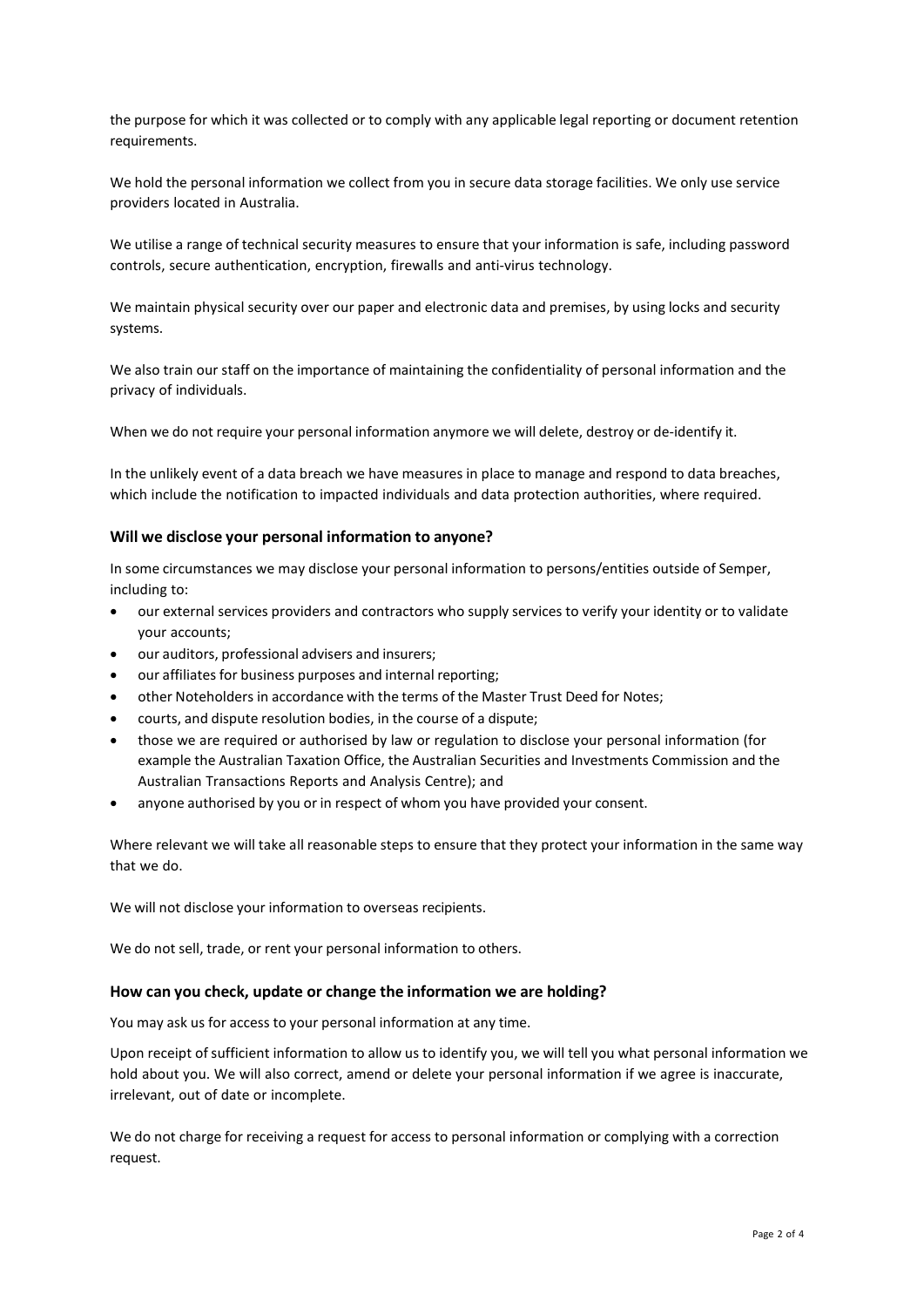To access or correct your personal information, please send a written request via an email to [enquiries@semper.com.au](mailto:enquiries@semper.com.au) or write to us at Semper Securities Limited at Level 4, Nelson House, 283-285 Clarence Street Sydney NSW 2000.

In some limited situations, we may need to refuse access to your information or refuse a request for correction. We will advise you as soon as possible after your request if this is the case and the reasons for our refusal.

# **What happens if you want to complain?**

We welcome your questions and comments about how we manage your privacy. If you have any concerns about whether we have complied with the Privacy Act, the Australian Privacy Principles or this Privacy Policy, please send an email to our Privacy Officer at [enquiries@semper.com.au](mailto:enquiries@semper.com.au) or write to our Privacy Officer at Semper Securities Limited at Level 4, Nelson House, 283-285 Clarence Street Sydney NSW 2000.

We will consider your complaint through our internal complaints resolution process and we will try to respond with a decision as soon as possible.

If you feel your complaint has not been satisfactorily addressed, or that it is taking too long to resolve, you may contact the Office of the Australian Information Commissioner (OAIC) to have the complaint heard and determined. To contact the OAIC call 1300 363 992 or find them online at [www.oaic.gov.au.](http://www.oaic.gov.au/)

# **Your consent**

By submitting a request to enable an account; in order to access or view the investment opportunities offered by Semper, you consent to the collection and use of the information you have provided to us for the purposes described above.

# **Third party websites**

Our website may have links to external third-party websites that may be accessed by you and benefit you for information purposes only. We do not share your personal details with any external websites. In the event you share personal details we note that any external website should contain their own privacy statements and we recommend you review them when using their websites. Third party websites are not covered by this policy.